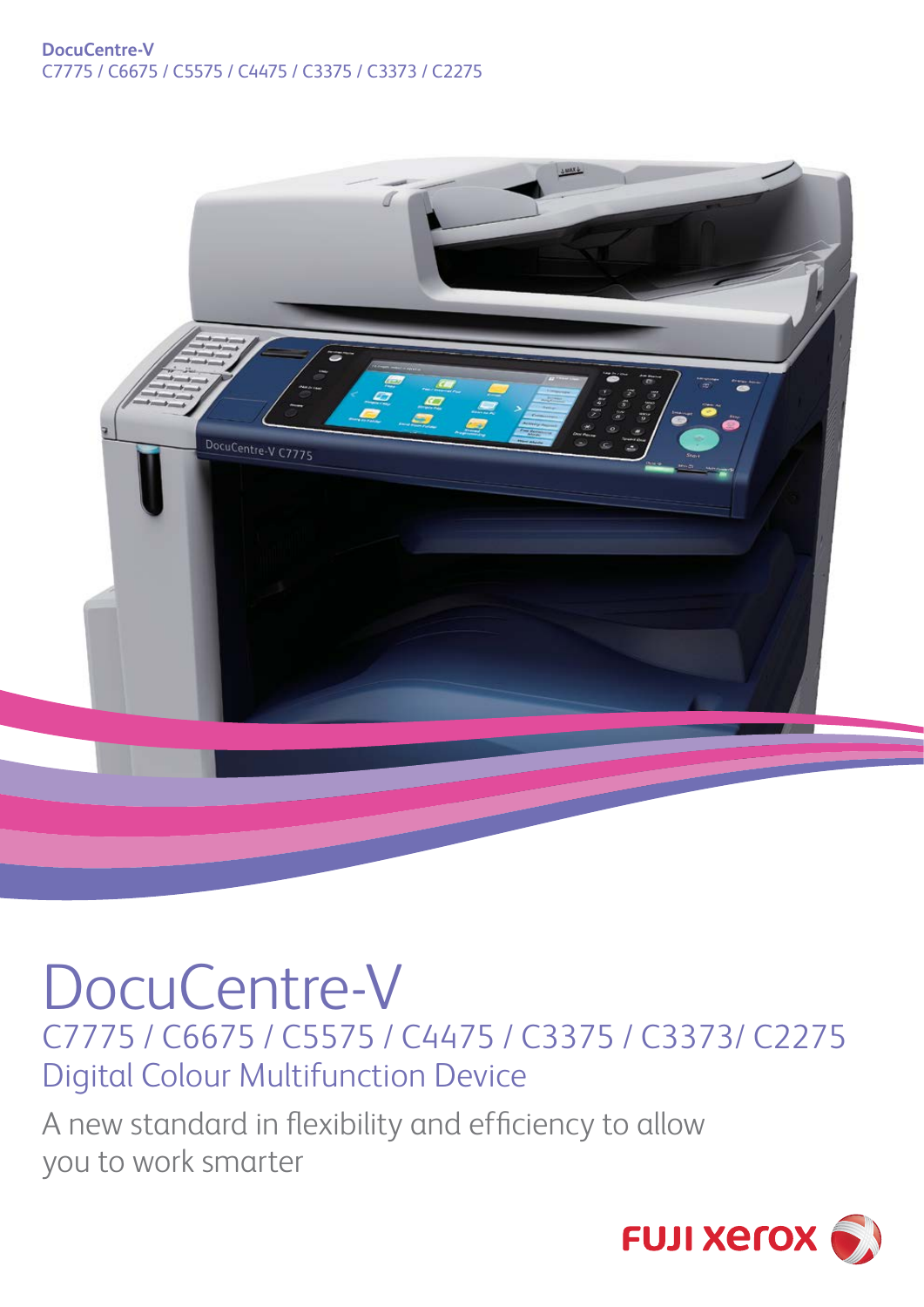# Transform the way you work

To ensure success, organisations must provide a work environment where individuals can work efficiently and flexibly.

For your organisation to perform at its full potential, you should use the best technology and business tools to work smarter and focus on what really matters.

The new DocuCentre-V C7775/C6675/C5575/C4475/C3375/C3373/C2275 solutions are designed to help you work smarter through business drivers such as innovation, cost efficiency, productivity and sustainability.





## DocuCentre-V C7775 / C6675 / C5575 / C4475 / C3375 / C3373 / C2275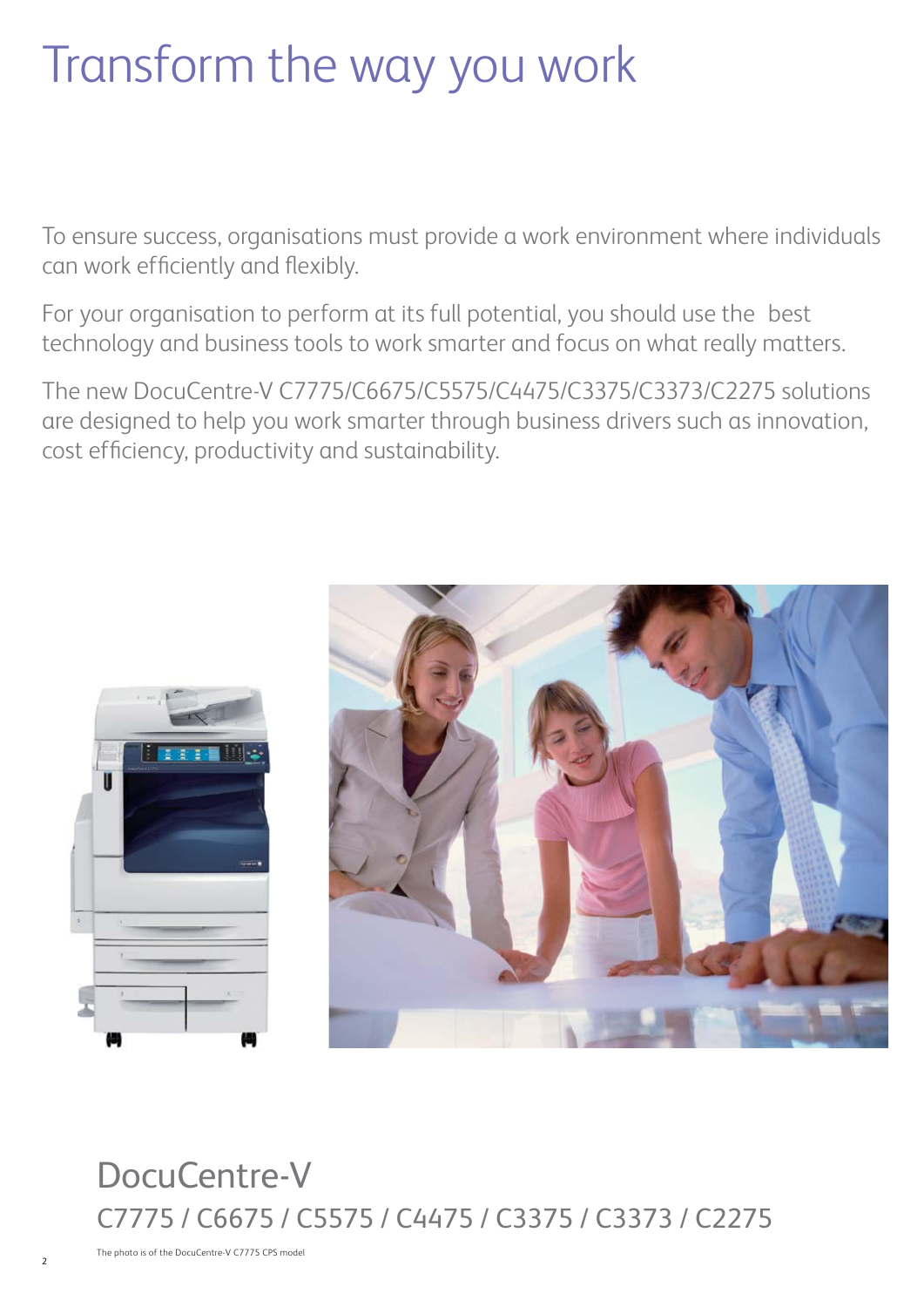## Bringing you ground breaking technology to help you work smarter

## **Industry First, Facial Recognition Technology**

With Smart WelcomEyes Advance\*, the recovery from sleep mode won't keep you waiting – it's ready when you are. It can also recognise the face of each user and use that information as a simple, rapid authentication process.

\* Optional



#### **Smart WelcomEyes Advance**

The DocuCentre-V series automatically recovers from Sleep mode as users approach the device. With Smart WelcomEyes Advance, a real-time proximity camera and a pyroelectric heat sensor, detect when a user is approaching and recovers from Sleep mode so it is ready to use in just 3.1 seconds\*.

This intuitive technology simplifies operational processes and saves both time and energy. What's more, a face recognition camera uses profiles to customise the touch screen interface to suit their particular applications\*\*.

\* With DocuCentre-V C3375/C3373/C2275

\*\*Detailed specifications are set out in the Customer Expectation Document, which is available from your Fuji Xerox Account Manager.



#### **1**

This groundbreaking technology uses an infrared pyroelectric sensor to monitor thermal changes in the vicinity of the device and so detects a person approaching.

#### **2**

The user detection camera verifies human motion, such as the direction their toes are pointing, to determine whether the person wants to use the device.

## **3**

It also offers a sophisticated, yet simple, user authentication method through face recognition. The face recognition camera can recognise the face of the user standing in front of the device, making authentication simple and fast.

\* The local authentication mode must be enabled.

### **Simpler Operations**

Navigating and operating screens can be simplified by installing a free optional software application – EasyUI Solution. This offers individual users a simple and easy-to-use operation screen, reducing working time.





Users can preview the finished results of their copying projects – for example, Nup, two-sided, stapled – when setting the copy functions.

Assign single touch buttons with commonly-used workflows for simple and quick operation.

Scanning is now much simpler with the automatic recognition of both the orientation and number of printed sides of the original document. The scan data destination is also set automatically during the authentication process. Or, if you prefer, you can select the destination quickly from your send history.

## **Image Recognition through a Reputable Processor**

The technology of human/face recognition camera uses Image Recognition through a reputable processor for vehicle-mounted cameras. Rapid recognition of users enables the device to minimise power consumption, and ensure that it is ready for use immediately.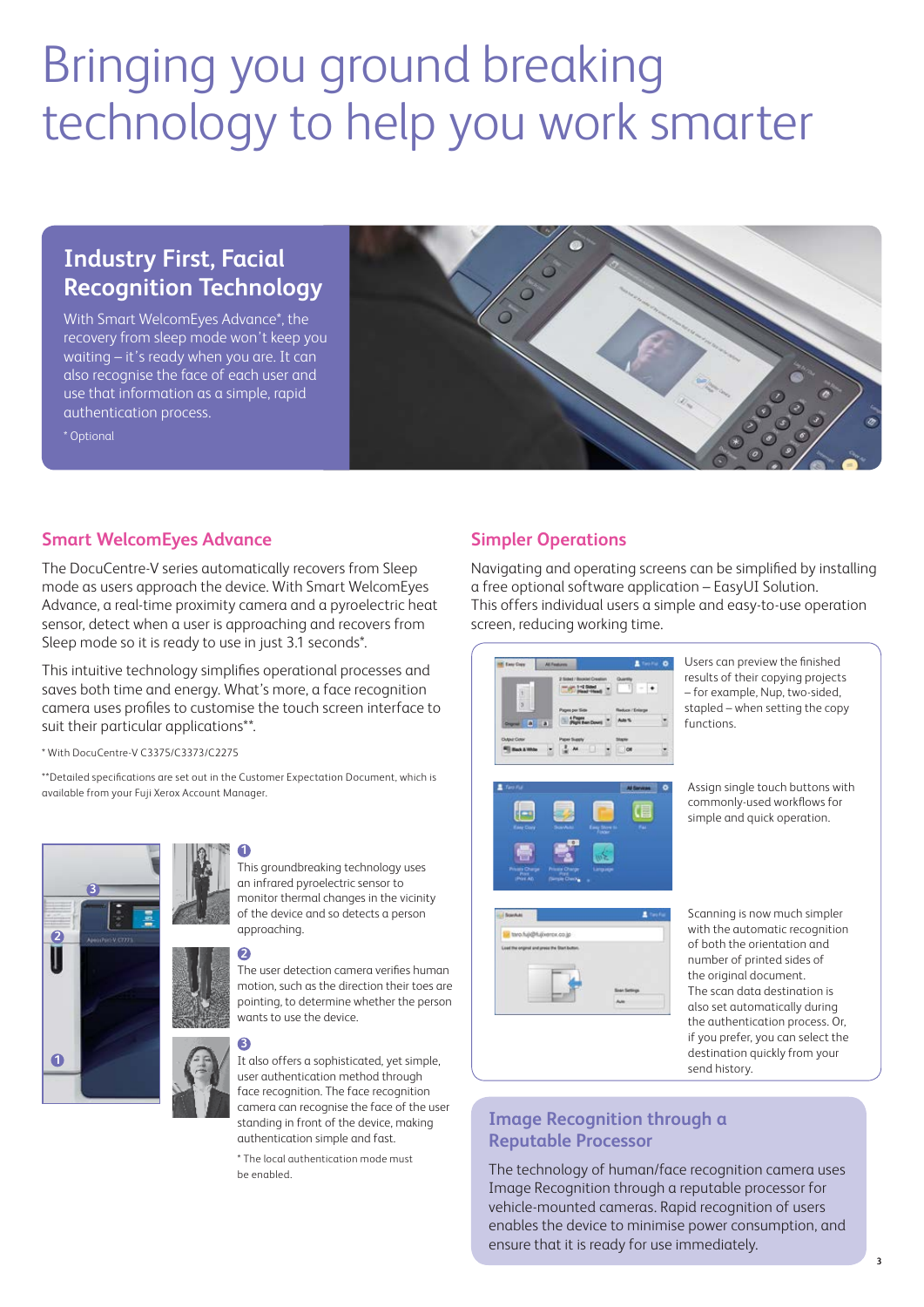## Improving your business performance and uptime

## **Mobility in the Workplace**

Mobile professionals can stay connected to the communications tools and productivity solutions offered by the DocuCentre-V C7775 series – for more flexibility regardless of location.



### **Simple and Easy to Use**

New 9-inch, colour touch screen features simple icons driven by flick, drag and tap operation promoting similar and consistent operability when using a smart phone/tablet device.

Single touch icons can be created for frequently-used functions. Assign the single touch icon its own scanning workflow for fast document distribution and archiving.



### **Extend your office productivity possibilities**

Experience high output performance with print speeds of up to 70 pages per minute (ppm), with a fast recovery from sleep mode of 3.1 seconds\*.

\* For DocuCentre-V C3375/C3373/C2275.

#### **Scan and copy more, faster**

Single-pass, duplex scanner\* scans at speeds of up to 160 images per minute for exceptional productivity. The lightweight, duplex automatic document feeder can also hold up to 130 sheets.

\*Optional single-pass scanner is required for DocuCentre-V C3375/C3373/C2275.

#### **Support for banner printing**

You can now print posters in your office with the DocuCentre-V series.They are capable of handling paper sizes up to 1,200mm x 320mm, offering up many new print and copy possibilities.

#### **Onboard Scanning Solutions**

Dramatically increase your workflow efficiency with these onboard scanning solutions: on-box Optical Character Recognition with searchable PDF creation; secure PDF; scan to USB device; Scan to Email, Folder, and Network\*. Plus, single pass scanning simultaneously scans both sides of two-sided documents, while high compression technology reduces file sizes.

\*Optional accessories may be required.

#### **Conversion to Editable Word® and Excel® Files**

Scanned documents can be converted to Microsoft Word® and Excel® format so you can edit them easily\*. Paper documents and original data that have been lost can be regained and easily used, saving time and hassle for users by eliminating rekeying chores.

\* Optional. The Advanced Scan Kit is required.

#### **Powerful media handling**

Supporting a wide range of media weights from 52gsm up to 300gsm giving you access to more applications that meet your internal requirements.

#### **Mobile access anywhere, anytime**

Apple® AirPrint™ allows printing email, photos and important office documents directly from Apple iPhone®, iPad® or Mac devices with no drivers to install.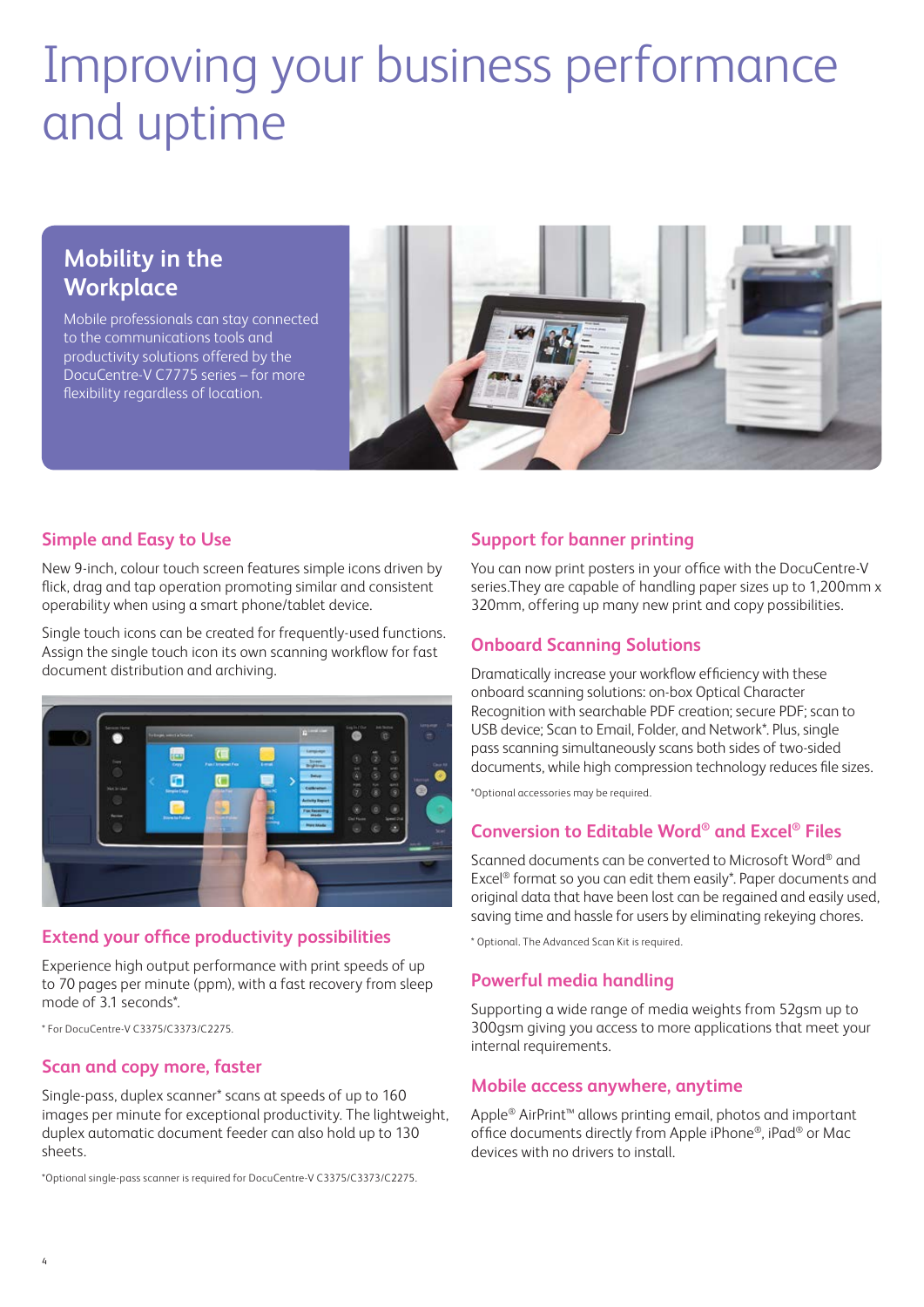## Building your business for a secure and sustainable future

## **"Real Green" Solutions**

Fuji Xerox is committed to real, measurable green solutions in office environments.

These can be achieved while at the same time improving user convenience and efficiency during operations.



#### **Smart Energy Management Technology.**

Our innovative Smart Energy Management Technology reduces energy usage by only activating the functions required by the user. What's more, you will enjoy a much quieter office environment.

#### **Two second start up time – no need to wait!**

When the DocuCentre-V series recovers from sleep mode, it takes only two seconds to start working. Even if the device is routinely set to sleep mode to reduce power use, users don't experience any delays in set-up and operation.

#### **High-precision LED print head technology for reduced power use**

Digitally Enhanced Lighting Control Imaging System (DELCIS) achieves an output print resolution of 1,200 x 2,400 dpi that is equivalent or even superior to that produced by a conventional laser raster output scanner (ROS) system. LED print head technology makes it possible to build smaller devices and improve energy efficiency.

## **A Quiet Environment for Greater Efficiency**

To continue to address the levels of noise in the office environment, we have introduced advanced technologies to our "Quiet Flagship Model" such as the Duplex Automatic Document Feeder\*, incorporating new image processing.

\* 63% improvement in quietness compared to conventional models.

#### **Example Quietness Model**

DocuCentre-V C4475 + C3 Finisher



## **Improved energy efficiency in induction heating fuser technology**

TInduction heating fusing technology eliminates the need for pre-heating the fusing unit and minimises power use when the machine is in standby mode.



DocuCentre-V C2275 0.99 kWh DocuCentre-V C3373 1.25 kWh DocuCentre-V C3375 1.42 kWh DocuCentre-V C4475 2.11 kWh DocuCentre-V C5575 2.66 kWh DocuCentre-V C6675 3.52 kWh DocuCentre-V C7775 3.73 kWh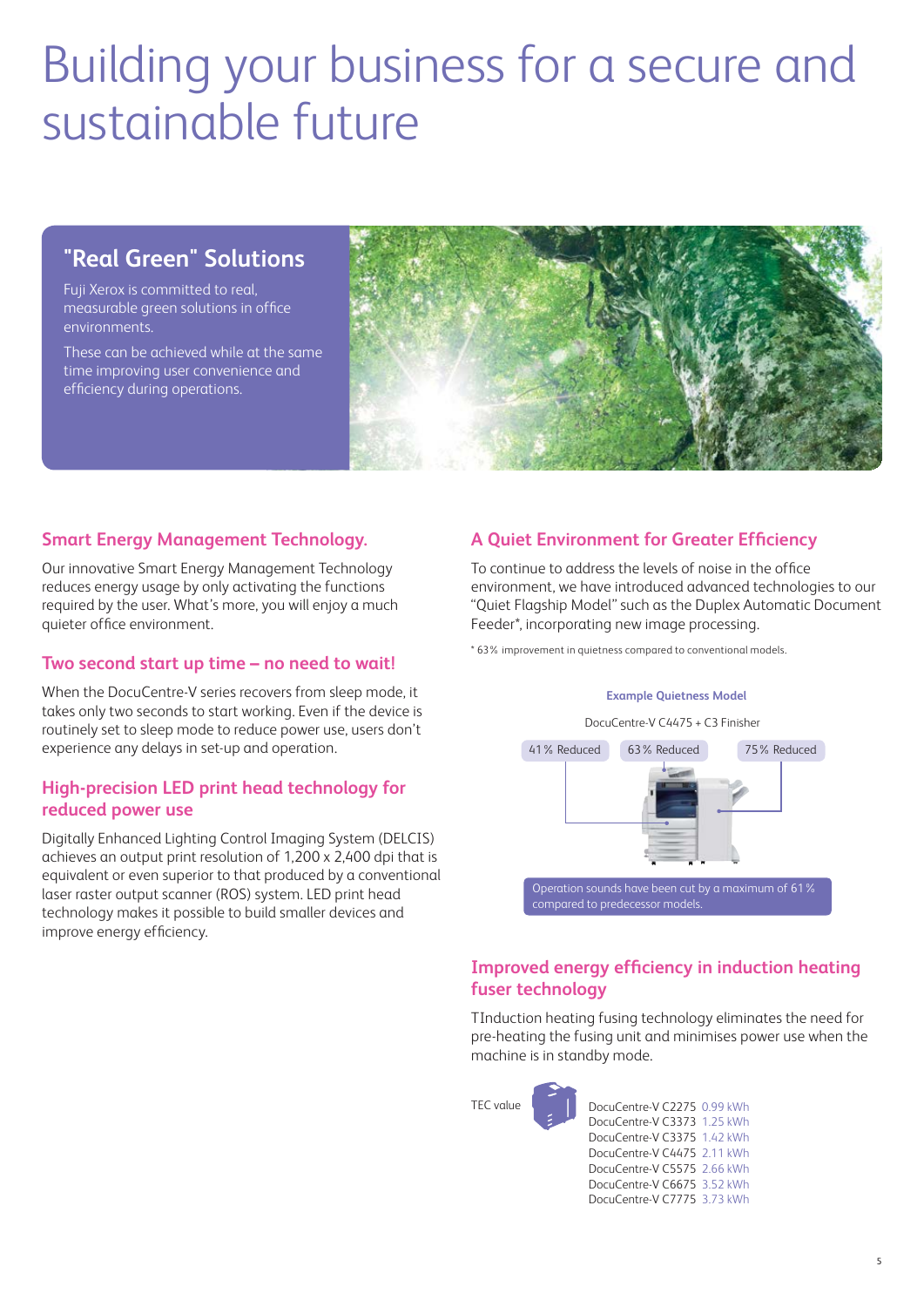# Extra functionality in finishing





**Stapling**

available.

Stapling multiple page

materials into sets, is



### **Punch**

documents, such as meeting A hole punch process can be used for filing documents in binders.



## **Saddle stitching**

This bi-fold and stapling process is ideal for creating catalogues and booklets.



**Z Fold**

Z Fold is useful to include A3 documents in A4 size.



**Tri-fold**

The C-fold is useful when creating materials for envelopes.

| Finisher A1                       |               |                                                       | Finisher B1 +<br><b>Booklet Maker Unit for</b><br>Finisher-B1 | C3 Finisher with<br><b>Booklet Maker</b> | C3 Finisher with<br><b>Booklet Maker +</b><br><b>Folder Unit CD1</b> |  |
|-----------------------------------|---------------|-------------------------------------------------------|---------------------------------------------------------------|------------------------------------------|----------------------------------------------------------------------|--|
|                                   |               |                                                       |                                                               |                                          |                                                                      |  |
| Stapling thickness                |               | 50 sheets                                             | 50 sheets                                                     | 50 or 65 sheets*4                        | 50 or 65 sheets*4                                                    |  |
| Punch<br>$\overline{\phantom{0}}$ |               | 2/4 hole punch*1 or<br>$2/3$ hole punch <sup>*2</sup> | 2/4 hole punch*5 or<br>2/3 hole punch*6                       | 2/4 hole punch*5 or<br>2/3 hole punch*6  |                                                                      |  |
| Saddle stitching                  |               | --                                                    | $O^*$                                                         | O                                        | O                                                                    |  |
| <b>Bi-fold</b>                    |               | --                                                    | $O^*$                                                         | $\circ$                                  | $\circ$                                                              |  |
| Tri-fold<br>--                    |               |                                                       |                                                               |                                          | $O^*$                                                                |  |
| Z Fold                            |               |                                                       |                                                               | --                                       | $O^*$                                                                |  |
| Tray                              | Output tray   |                                                       |                                                               | 500 sheets                               | 500 sheets                                                           |  |
| capacity <sup>*7</sup>            | Finisher tray | 500 sheets                                            | 2,000 sheets                                                  | 1,500 sheets                             | 1,500 sheets                                                         |  |

\*1: 2/4 Hole Punch Kit for Finisher-B1 is required.

\*2: US 2/3 Hole Punch Kit for Finisher-B1 is required.

\*3: Booklet Maker Unit for Finisher-B1 is required. For the features of saddle stitching or bi-folding, Finisher B1 does not perform folding but perform scoring.

\*4: C3 Finisher Staple Unit 65 Sheets is required.

\*5: Punch Unit 2H/4H is required.

\*6: Punch Unit US 2H/3H is required.

\*7: 64gsm paper

\*8: Folder Unit CD1 is required.

## **Ouput Tray Designation**

When Inner Output Tray **1** or Side Tray **2** is attached, you can designate the machine's output trays to be used for specific functions, i.e. copy, print, or fax.



## **High-Capacity Feeders**

Choose the Tandem Tray **3**, which can accommodate up to 3,090 sheets.

In addition, an optional High Capacity Feeder which can hold up to 2,030 sheets\* of A4-size media (one tray) $\bullet$  is available. It supports large-volume output demands. \* 80gsm paper.

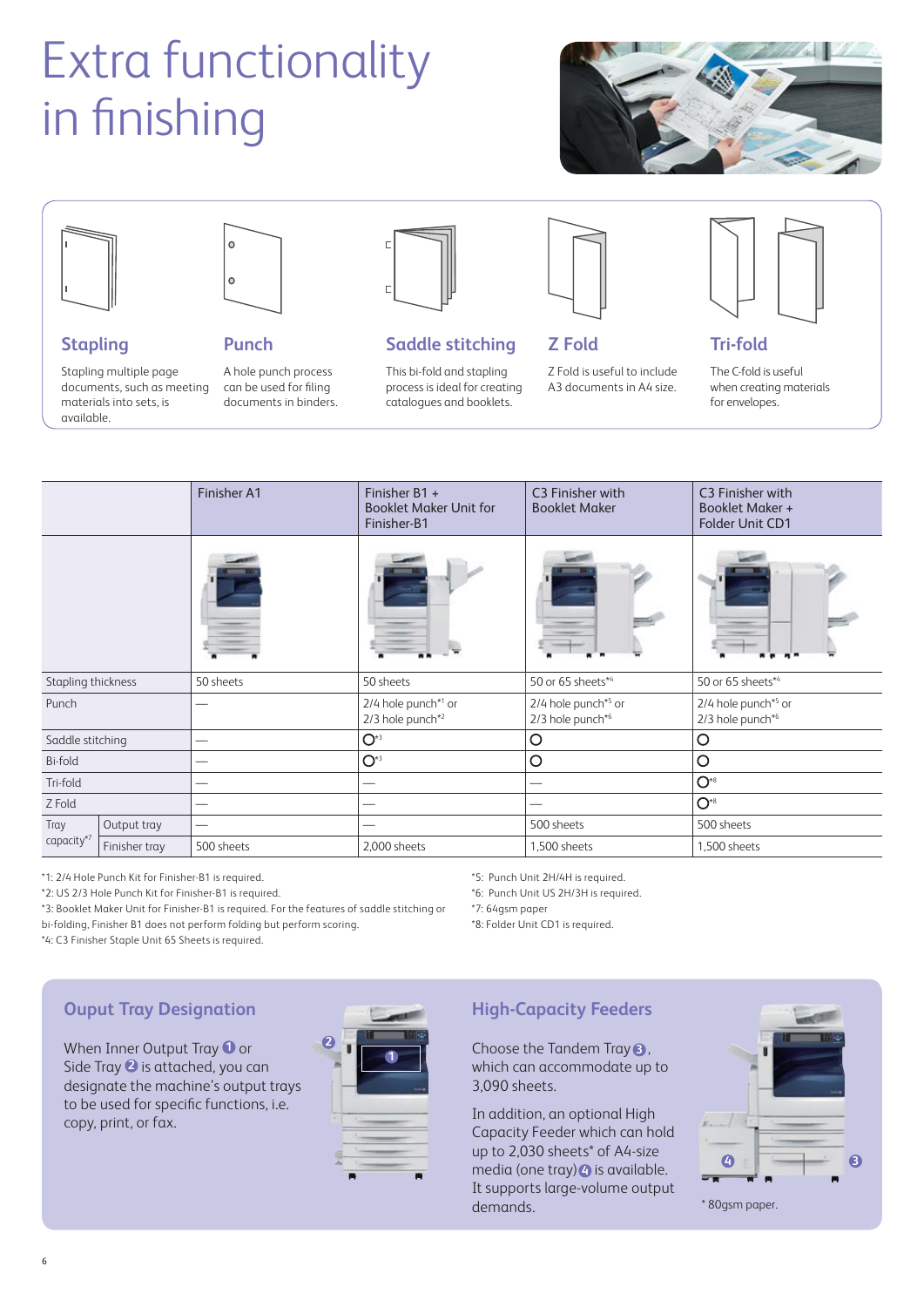## **Specifications of DocuCentre-V C7775 / C6675 / C5575 / C4475 / C3375 / C3373 / C2275**

#### Basic Specifications/Copy Function

| Item                                |                       | Doa,Centre-V<br>C7775                                                                                      | DocuCentre-V<br>C6675      | Doa,Centre-V<br>C5575                                                                                                                         | DocuCentre-V<br>C4475 | DocuCentre-V<br>C3375                                                | DocuCentre-V<br>C3373                     | DocuCentre-V<br>C2275 |  |
|-------------------------------------|-----------------------|------------------------------------------------------------------------------------------------------------|----------------------------|-----------------------------------------------------------------------------------------------------------------------------------------------|-----------------------|----------------------------------------------------------------------|-------------------------------------------|-----------------------|--|
| <b>Memory Capacity</b>              |                       | 4 GB                                                                                                       |                            |                                                                                                                                               |                       |                                                                      |                                           |                       |  |
| Hard Disk Capacity                  |                       | 160 GB or larger (Usable space: 128 GB)                                                                    |                            |                                                                                                                                               |                       |                                                                      |                                           |                       |  |
| Scanning Resolution                 |                       | 600 x 600 dpi                                                                                              |                            |                                                                                                                                               |                       |                                                                      |                                           |                       |  |
| Printing Resolution                 |                       | Photo/Map)                                                                                                 |                            | 1,200 x 2,400 dpi (High Resolution Photo), 600 x 600 dpi (Text/Text-Photo/                                                                    |                       |                                                                      |                                           |                       |  |
| Warm-up Time                        |                       |                                                                                                            |                            | 30 seconds or less (20 degrees Celsius room temperature).<br>24 seconds or less if the main power is on (20 degrees Celsius room temperature) |                       |                                                                      |                                           |                       |  |
| Original Paper Size                 |                       |                                                                                                            |                            | Maximum of 297 x 432 mm (A3, 11 x 17") for both Sheet and Book                                                                                |                       |                                                                      |                                           |                       |  |
| Paper Size Max                      |                       | mm).                                                                                                       |                            | SRA3 (320 x 450 mm), 12.6 x 17.7" (320 x 449.6 mm), 12 x 18" (304.8 x 457.2<br>A3 [12 x 19" (304.8 x 482.6 mm) when using Bypass Tray]        |                       |                                                                      |                                           |                       |  |
|                                     | Min                   |                                                                                                            | when using Bypass Tray]    | A5 [Postcard and Quadrate NO.3 Envelope (120 x 235 mm)                                                                                        |                       |                                                                      |                                           |                       |  |
|                                     | Image<br>loss width   |                                                                                                            |                            | Lead edge 4 mm or less, trail edge 2 mm or less, and right&left 2 mm or less                                                                  |                       |                                                                      |                                           |                       |  |
| Paper<br>Weight*1                   | Paper<br>Tray         | 52 - 300 gsm                                                                                               |                            |                                                                                                                                               |                       |                                                                      |                                           |                       |  |
|                                     | <b>Bypass</b><br>Tray | 52 - 300 gsm                                                                                               |                            |                                                                                                                                               |                       |                                                                      |                                           |                       |  |
| First Copy Output                   |                       | B/W:                                                                                                       | B/W:                       | B/W:                                                                                                                                          | B/W:                  | B/W:                                                                 | B/W:                                      | B/W:                  |  |
| Time*2                              |                       | 3.3 sec.<br>Colour:                                                                                        | 3.3 sec.<br>Colour:        | 3.7 sec.<br>Colour:                                                                                                                           | 4.4 sec.<br>Colour:   | 4.9 sec.<br>Colour:                                                  | 4.9 sec.<br>Colour:                       | 6.6 sec.<br>Colour:   |  |
|                                     |                       | 4.1 sec.                                                                                                   | 4.1 sec.                   | 5.2 sec.                                                                                                                                      | 5.7 sec.              | 6.4 sec.                                                             | 6.4 sec.                                  | 8.7 sec.              |  |
| Continuous                          | A4                    | B/W:                                                                                                       | $B/W$ :                    | B/W:                                                                                                                                          | B/W:                  | B/W:                                                                 | B/W:                                      | B/W:                  |  |
| Copy                                |                       | 70 ppm                                                                                                     | 65 ppm                     | 55 ppm                                                                                                                                        | 45 ppm                | 35 ppm                                                               | 30 ppm                                    | 25 ppm                |  |
| Speed* <sup>3</sup>                 |                       | Colour: 70<br>ppm                                                                                          | Colour: 65<br>ppm          | Colour: 50<br>ppm                                                                                                                             | Colour: 45<br>ppm     | Colour: 35<br>ppm                                                    | Colour: 30<br>ppm                         | Colour: 25<br>ppm     |  |
|                                     | A3                    | B/W:                                                                                                       | B/W:                       | B/W:                                                                                                                                          | B/W:                  | B/W:                                                                 | B/W:                                      | B/W:                  |  |
|                                     |                       | 35 ppm                                                                                                     | 32 ppm                     | 27 ppm                                                                                                                                        | 22 ppm                | 20 ppm                                                               | 17 ppm                                    | 14 ppm                |  |
|                                     |                       | Colour: 35                                                                                                 | Colour: 32                 | Colour: 25                                                                                                                                    | Colour: 22            | Colour: 20                                                           | Colour: 17                                | Colour: 14            |  |
|                                     |                       | ppm                                                                                                        | ppm                        | ppm                                                                                                                                           | ppm                   | ppm                                                                  | ppm                                       | ppm                   |  |
| Paper Tray<br>Capacity <sup>*</sup> | Standard              |                                                                                                            |                            | [C7775/C6675/C5575/C4475/C3375/C3373/C2275]                                                                                                   |                       |                                                                      |                                           |                       |  |
|                                     |                       | 500 sheets x 2 Tray + 867 sheets + 1,133 sheets + Bypass Tray 90 sheets<br>[C5575/C4475/C3375/C3373/C2275] |                            |                                                                                                                                               |                       |                                                                      |                                           |                       |  |
|                                     |                       | 4 Tray Model: 500 sheets x 4 Tray + Bypass Tray 90 sheets                                                  |                            |                                                                                                                                               |                       |                                                                      |                                           |                       |  |
|                                     | Optional              | HCF B1: 2,030 sheets                                                                                       |                            |                                                                                                                                               |                       |                                                                      |                                           |                       |  |
|                                     | Maximum               | [C7775/C6675/C5575/C4475/C3375/C3373/C2275]<br>5,120 sheets (Tandem Tray Model + High Capacity Feeder B1)  |                            |                                                                                                                                               |                       |                                                                      |                                           |                       |  |
|                                     | Paper<br>Capacity     |                                                                                                            |                            |                                                                                                                                               |                       |                                                                      |                                           |                       |  |
|                                     |                       | [C5575/C4475/C3375/C3373/C2275]<br>4,120 sheets (4 Tray Model + High Capacity Feeder B1)                   |                            |                                                                                                                                               |                       |                                                                      |                                           |                       |  |
| Output Tray<br>Capacity*4*5         |                       | 250 sheets (A4 LEF), 125 sheets (A3)                                                                       |                            |                                                                                                                                               |                       |                                                                      |                                           |                       |  |
| Power Source                        |                       | AC 220 - 240 V, 8 A,<br>50/60 Hz                                                                           |                            |                                                                                                                                               |                       |                                                                      |                                           |                       |  |
| Power Consumption                   |                       | 2.4kW or less                                                                                              |                            | 2.4kW or less                                                                                                                                 |                       | 2.4kW or less                                                        |                                           |                       |  |
|                                     |                       | Sleep mode:<br>1.3W or less                                                                                |                            | Sleep mode:                                                                                                                                   |                       | Sleep mode:                                                          |                                           |                       |  |
|                                     |                       | Standby mode: 119W                                                                                         |                            | 1.3W or less<br>Standby mode: 105W                                                                                                            |                       | 1.3W or less<br>Standby mode: 56W or less                            |                                           |                       |  |
|                                     |                       | or less                                                                                                    |                            | or less                                                                                                                                       |                       |                                                                      |                                           |                       |  |
| Dimensions                          |                       |                                                                                                            |                            | [C7775/C6675/C5575/C4475/C3375/C3373/C2275]                                                                                                   |                       |                                                                      |                                           |                       |  |
|                                     |                       |                                                                                                            | W 640 x D 699 x H 1.143 mm | (when Duplex Automatic Document Feeder B1-PC is installed)                                                                                    |                       |                                                                      |                                           |                       |  |
|                                     |                       |                                                                                                            |                            | [C3375/C3373/C2275] W 640 x D 699 x H 1,128 mm                                                                                                |                       |                                                                      |                                           |                       |  |
|                                     |                       |                                                                                                            |                            | (when Duplex Automatic Document Feeder B1-C is installed)                                                                                     |                       |                                                                      |                                           |                       |  |
| Weight*6                            |                       | 148 kg                                                                                                     |                            | 135 kg*7                                                                                                                                      |                       |                                                                      | 130 kg <sup>*7</sup> (With Fax and Duplex |                       |  |
|                                     |                       | (With Fax and Duplex<br><b>Automatic Document</b>                                                          |                            | Automatic Document                                                                                                                            |                       | (With Fax and Duplex   Automatic Document Feeder B1-<br>$\mathsf{C}$ |                                           |                       |  |
|                                     |                       | Feeder B1-PC)                                                                                              |                            | Feeder B1-PC)                                                                                                                                 |                       |                                                                      |                                           |                       |  |

"1: Fuji Xerox advises that operators use its recommended paper. Performance may vary for supported speciality<br>and heavy weight media. Documents may not be printed correctly depending on usage conditions. "2: BM: AA LEF/<br>M

#### Print Function

| Item                                        |                                 | Description                                                                                                                                                                                                                                                                                                                                                                                                                                                             |  |  |  |
|---------------------------------------------|---------------------------------|-------------------------------------------------------------------------------------------------------------------------------------------------------------------------------------------------------------------------------------------------------------------------------------------------------------------------------------------------------------------------------------------------------------------------------------------------------------------------|--|--|--|
| Printing                                    | Output<br>Resolution Resolution | 1,200 x 2,400 dpi                                                                                                                                                                                                                                                                                                                                                                                                                                                       |  |  |  |
|                                             |                                 |                                                                                                                                                                                                                                                                                                                                                                                                                                                                         |  |  |  |
| <b>PDL</b>                                  | Standard                        | PCL5/PCL6                                                                                                                                                                                                                                                                                                                                                                                                                                                               |  |  |  |
|                                             | Optional                        | Adobe <sup>®</sup> PostScript <sup>®</sup> 3™                                                                                                                                                                                                                                                                                                                                                                                                                           |  |  |  |
| Supported Standard<br>Operating<br>System*1 |                                 | [PCL6] Windows® XP, Windows Server® 2003 (32-bit)<br>Windows Vista® (32-bit), Windows Server® 2008 (32-bit)<br>Windows® 7 (32-bit), Windows® 8 (32-bit)<br>Windows® XP Professional (64-bit), Windows Server® 2003 (64-bit)<br>Windows Vista® (64-bit), Windows Server® 2008 (64-bit)<br>Windows® 7 (64-bit), Windows Server® 2008 R2 (64-bit)<br>Windows® 8 (64-bit), Windows Server® 2012 (64-bit)<br>[Mac OS X Driver] Mac OS X 10.5/10.6/10.7/10.8                  |  |  |  |
|                                             |                                 | [Adobe® PostScript® 3™ Driver]<br>Windows® XP, Windows Server® 2003 (32-bit)<br>Windows Vista® (32-bit), Windows Server® 2008 (32-bit)<br>Windows® 7 (32-bit), Windows® 8 (32-bit)<br>Windows® XP Professional (64-bit), Windows Server® 2003 (64-bit)<br>Windows Vista® (64-bit), Windows Server® 2008 (64-bit)<br>Windows® 7 (64-bit), Windows Server® 2008 R2 (64-bit)<br>Windows® 8 (64-bit), Windows Server® 2012 (64-bit)<br>Mac OS X 10.4.11/10.5/10.6/10.7/10.8 |  |  |  |
| Interface                                   | Standard                        | Ethernet 100BASE-TX/10BASE-T, USB2.0                                                                                                                                                                                                                                                                                                                                                                                                                                    |  |  |  |
|                                             | Optional                        | Ethernet 1000BASE-T, Bidirectional Parallel (IEEE1284-B)                                                                                                                                                                                                                                                                                                                                                                                                                |  |  |  |

\*1: See our official website for the latest supported OS.

#### Scan Function

| Item                            |                                                                  | Doa,CentreV<br>C7775                                                                                                | Doa, Centre V<br>C6675                                                                       | DocuCentre-V<br>C5575                                      | DocuCentre-V<br>C4475 | Dog Centre-V<br><b>C3375</b> | Dog Centre-V<br>C3373 | Doa, Centre V<br><b>C2275</b> |  |  |
|---------------------------------|------------------------------------------------------------------|---------------------------------------------------------------------------------------------------------------------|----------------------------------------------------------------------------------------------|------------------------------------------------------------|-----------------------|------------------------------|-----------------------|-------------------------------|--|--|
| Type                            |                                                                  |                                                                                                                     | Colour Scanner                                                                               |                                                            |                       |                              |                       |                               |  |  |
| Scanning Resolution             |                                                                  |                                                                                                                     |                                                                                              | 600 x 600 dpi, 400 x 400 dpi, 300 x 300 dpi, 200 x 200 dpi |                       |                              |                       |                               |  |  |
| Original<br>Scanning<br>Speed*1 | Duplex<br><b>Automatic</b><br><b>Document</b><br>Feeder B1-C     |                                                                                                                     |                                                                                              |                                                            |                       | B/W: 70 ppm, Colour: 70 ppm  |                       |                               |  |  |
|                                 | Duplex<br>Automatic<br>Document  <br>Feeder<br>B <sub>1-PC</sub> | B/W:<br>$ 80$ ppm<br>Colour:<br>80 ppm<br>1 pass,<br>2 sided<br>scanning<br>B/W:<br>$160$ ppm<br>Colour:<br>160 ppm | B/W: 80 ppm<br>Colour: 80 ppm<br>B/W: 150 ppm <sup>*2</sup><br>Colour: 150 ppm <sup>*2</sup> | 1 pass, 2 sided scanning                                   |                       |                              |                       |                               |  |  |
| Interface                       | Standard                                                         |                                                                                                                     | Ethernet 100BASE-TX/10BASE-T                                                                 |                                                            |                       |                              |                       |                               |  |  |
|                                 | Optional                                                         |                                                                                                                     | Ethernet 1000BASE-T                                                                          |                                                            |                       |                              |                       |                               |  |  |

\*1: The scanning speed varies depending on the documents. \*2: 160 ppm for both B/W and colour when Quiet Mode<br>is disabled. For DocuCentre-V C6675/C5575/C4475/C3375/C3373/C2275, Quiet Mode is enabled by factory default.<br>Thi

#### Fax Function (Optional)

| Item                     | Description                                                                              |
|--------------------------|------------------------------------------------------------------------------------------|
| Document Size            | Max: A3, 11 x 17", Long document (Longest 600 mm)                                        |
| Recording Paper Size     | Max: A3. 11 x 17" Min: A5                                                                |
| <b>Transmission Time</b> | 2 seconds and more but fewer than 3 seconds                                              |
| <b>Transmission Mode</b> | ITU-T G3                                                                                 |
| Applicable Lines         | Telephone subscriber line, PBX, fax communication (PSTN),<br>maximum 3 ports (G3-3 port) |

#### HCF B1 (Optional)

| Item                                  | Description                              |
|---------------------------------------|------------------------------------------|
| Paper Size / Paper Weight             | A4 LEF, Letter LEF, B5 LEF, 55 - 216 gsm |
| Feeding Capacity*1/<br>Number of Tray | 2,030 sheets x 1-tray                    |
| Dimensions / Weight                   | W 389 × D 610 × H 380mm, 29 kg           |
|                                       |                                          |

\*1: 80gsm paper.

#### **Customer Expectation Document (CED) For detailed product specifications, optimum performance parameters and service**

**clearances refer to the Customer Expectation Document.**